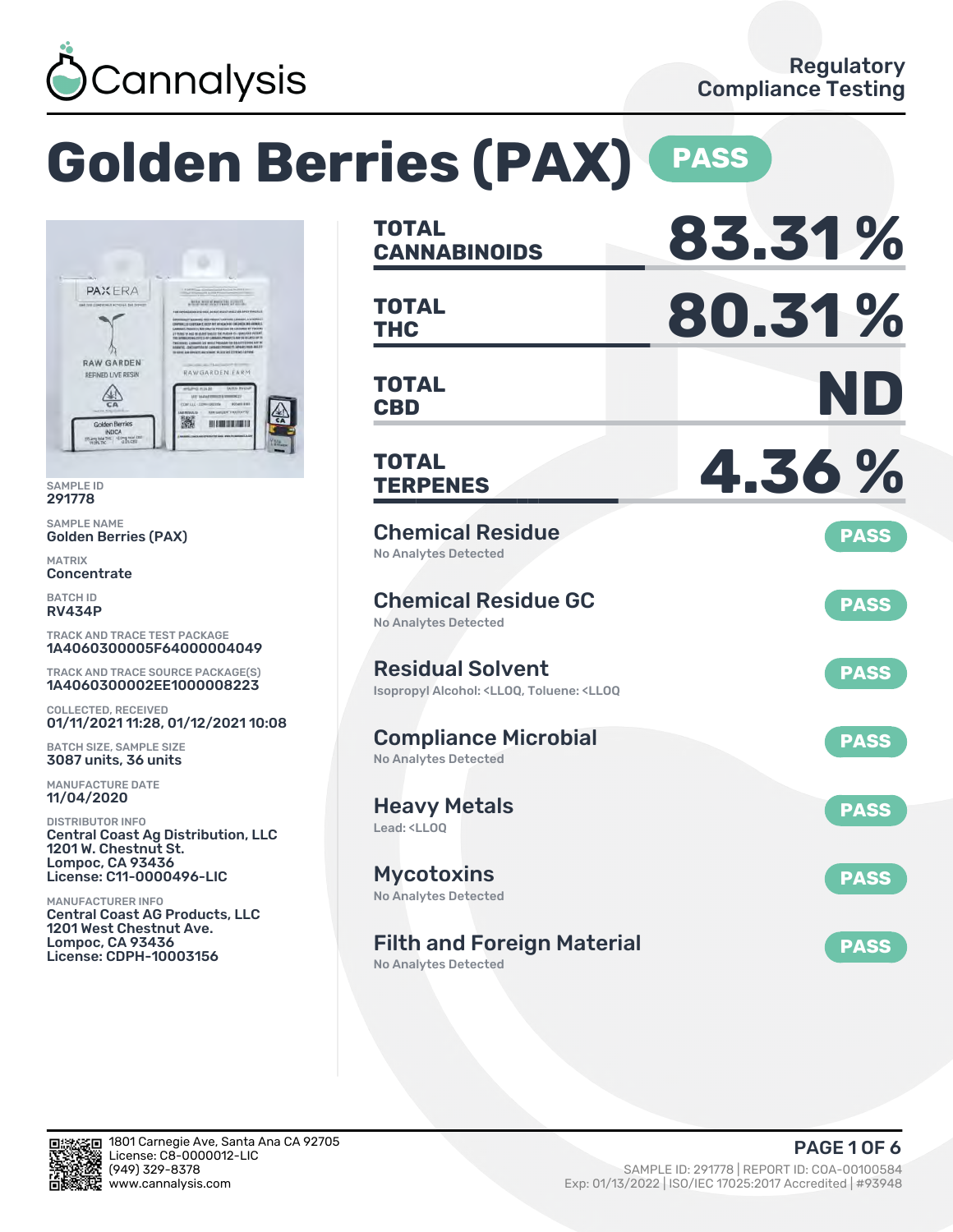

## CANNABINOID ANALYSIS

Total THC,CBD value(s) have been decarboxylated.

| TOTAL THC:          | 803.1 mg/g (80.31%), 401.55 mg per package |
|---------------------|--------------------------------------------|
| TOTAL CBD:          | ND.                                        |
| TOTAL CANNABINOIDS: | 833.1 mg/g (83.31%)                        |

UNIT OF MEASUREMENT: Milligrams per Gram(mg/g)

| <b>ANALYTE</b>         | <b>RESULT</b>         | LOD    | <b>LLOO</b> | <b>ANALYTE</b>   | <b>RESULT</b>        | LOD    | <b>LLOO</b> |
|------------------------|-----------------------|--------|-------------|------------------|----------------------|--------|-------------|
| <b>THCa</b>            | ND                    | 0.2000 | 0.4000      | CBD <sub>v</sub> | ND.                  | 0.2000 | 0.4000      |
| D9THC                  | 803.1 mg/g (80.31%)   | 0.2000 | 0.4000      | CBGa             | ND.                  | 0.2000 | 0.4000      |
| D8THC                  | ND                    | 0.2000 | 0.4000      | CBG              | 26.45 mg/g (2.645 %) | 0.2000 | 0.4000      |
| <b>THC<sub>v</sub></b> | 3.552 mg/g (0.3552 %) | 0.2000 | 0.4000      | CBN              | ND                   | 0.2000 | 0.4000      |
| CBDa                   | ND                    | 0.2000 | 0.4000      | <b>CBC</b>       | <b>ND</b>            | 0.2000 | 0.4000      |
| <b>CBD</b>             | <b>ND</b>             | 0.2000 | 0.4000      |                  |                      |        |             |

#### ADDITIONAL INFORMATION

| Method:              | SOP-TECH-001 | Sample Prepped: 01/12/2021 18:36  | Sample Approved: 01/13/2021 16:57  |  |
|----------------------|--------------|-----------------------------------|------------------------------------|--|
| Instrument: UPLC-DAD |              | Sample Analyzed: 01/12/2021 19:34 | Prep-Analytical Batch: 25514-19981 |  |



## TERPENE ANALYSIS

| <b>TOTAL TERPENES:</b>  |                       | 43.63 mg/g (4.363 %)      |             |  |  |  |  |
|-------------------------|-----------------------|---------------------------|-------------|--|--|--|--|
| UNIT OF MEASUREMENT:    |                       | Milligrams per Gram(mg/g) |             |  |  |  |  |
| <b>ANALYTE</b>          | <b>RESULT</b>         | LOD                       | <b>LLOO</b> |  |  |  |  |
| 3-Carene                | ND                    | 0.5000                    | 1.000       |  |  |  |  |
| Alpha cedrene           | <b>ND</b>             | 0.5000                    | 1.000       |  |  |  |  |
| Alpha pinene            | 1.589 mg/g (0.1589 %) | 0.5000                    | 1.000       |  |  |  |  |
| Alpha terpineol         | $<$ LL00              | 0.3300                    | 0.650       |  |  |  |  |
| Beta myrcene            | 19.14 mg/g (1.914 %)  | 0.5000                    | 1.000       |  |  |  |  |
| Borneol                 | <b>ND</b>             | 0.5000                    | 1.000       |  |  |  |  |
| Camphor                 | <b>ND</b>             | 0.5000                    | 1.000       |  |  |  |  |
| Cedrol                  | <b>ND</b>             | 0.5000                    | 1.000       |  |  |  |  |
| Eucalyptol              | <b>ND</b>             | 0.5000                    | 1.000       |  |  |  |  |
| Fenchone                | <b>ND</b>             | 0.5000                    | 1.000       |  |  |  |  |
| Gamma terpineol         | <b>ND</b>             | 0.1000                    | 0.210       |  |  |  |  |
| Guaiol                  | <b>ND</b>             | 0.5000                    | 1.000       |  |  |  |  |
| Isopulegol              | ND.                   | 0.5000                    | 1.000       |  |  |  |  |
| Linalool                | 2.155 mg/g (0.2155 %) | 0.5000                    | 1.000       |  |  |  |  |
| Ocimene 1               | <b>ND</b>             | 0.1600                    | 0.310       |  |  |  |  |
| P-cymene                | <b>ND</b>             | 0.5200                    | 1.050       |  |  |  |  |
| Pulegone                | <b>ND</b>             | 0.5000                    | 1.000       |  |  |  |  |
| Sabinene hydrate        | <b>ND</b>             | 0.5000                    | 1.000       |  |  |  |  |
| Trans beta farnesene ND |                       | 0.5000                    | 1.000       |  |  |  |  |
| Valencene               | ND.                   | 0.5000                    | 1.000       |  |  |  |  |
|                         |                       |                           |             |  |  |  |  |

| <b>ANALYTE</b>          | <b>RESULT</b>                                                                                                                             | <b>LOD</b> | <b>LLOQ</b> | <b>ANALYTE</b>                                                                  | <b>RESULT</b>                                      | <b>LOD</b> | <b>LLOQ</b> |
|-------------------------|-------------------------------------------------------------------------------------------------------------------------------------------|------------|-------------|---------------------------------------------------------------------------------|----------------------------------------------------|------------|-------------|
| 3-Carene                | <b>ND</b>                                                                                                                                 | 0.5000     | 1.000       | Alpha bisabolol                                                                 | <b>ND</b>                                          | 0.5000     | 1.000       |
| Alpha cedrene           | <b>ND</b>                                                                                                                                 | 0.5000     | 1.000       | Alpha humulene                                                                  | 1.071 mg/g (0.1071 %)                              | 0.5000     | 1.000       |
| Alpha pinene            | 1.589 mg/g (0.1589 %)                                                                                                                     | 0.5000     | 1.000       | Alpha terpinene                                                                 | <b>ND</b>                                          | 0.5000     | 1.000       |
| Alpha terpineol         | <ll0q< td=""><td>0.3300</td><td>0.6500</td><td>Beta caryophyllene</td><td>5.007 mg/g (0.5007 %)</td><td>0.5000</td><td>1.000</td></ll0q<> | 0.3300     | 0.6500      | Beta caryophyllene                                                              | 5.007 mg/g (0.5007 %)                              | 0.5000     | 1.000       |
| Beta myrcene            | 19.14 mg/g (1.914 %)                                                                                                                      | 0.5000     | 1.000       | Beta pinene                                                                     | 2.079 mg/g (0.2079 %)                              | 0.6100     | 1.210       |
| Borneol                 | ND.                                                                                                                                       | 0.5000     | 1.000       | Camphene                                                                        | <b>ND</b>                                          | 0.5000     | 1.000       |
| Camphor                 | <b>ND</b>                                                                                                                                 | 0.5000     | 1.000       | Caryophyllene oxide <lloq< td=""><td></td><td>0.5000</td><td>1.000</td></lloq<> |                                                    | 0.5000     | 1.000       |
| Cedrol                  | ND.                                                                                                                                       | 0.5000     | 1.000       | Cis nerolidol                                                                   | <b>ND</b>                                          | 0.5000     | 1.000       |
| Eucalyptol              | ND.                                                                                                                                       | 0.5000     | 1.000       | Fenchol                                                                         | <ll0q< td=""><td>0.5000</td><td>1.000</td></ll0q<> | 0.5000     | 1.000       |
| Fenchone                | <b>ND</b>                                                                                                                                 | 0.5000     | 1.000       | Gamma terpinene                                                                 | <b>ND</b>                                          | 0.5000     | 1.000       |
| Gamma terpineol         | <b>ND</b>                                                                                                                                 | 0.1000     | 0.2100      | Geranyl acetate                                                                 | <b>ND</b>                                          | 0.5000     | 1.000       |
| Guaiol                  | <b>ND</b>                                                                                                                                 | 0.5000     | 1.000       | Isoborneol                                                                      | <b>ND</b>                                          | 0.5000     | 1.000       |
| Isopulegol              | <b>ND</b>                                                                                                                                 | 0.5000     | 1.000       | Limonene                                                                        | 9.976 mg/g (0.9976 %)                              | 0.5000     | 1.000       |
| Linalool                | 2.155 mg/g (0.2155 %)                                                                                                                     | 0.5000     | 1.000       | Menthol                                                                         | <b>ND</b>                                          | 0.5000     | 1.000       |
| Ocimene 1               | ND.                                                                                                                                       | 0.1600     | 0.3100      | Ocimene 2                                                                       | 2.615 mg/g $(0.2615\%)$                            | 0.3500     | 0.6900      |
| P-cymene                | <b>ND</b>                                                                                                                                 | 0.5200     | 1.050       | P-mentha-1,5-diene ND                                                           |                                                    | 0.5000     | 1.000       |
| Pulegone                | <b>ND</b>                                                                                                                                 | 0.5000     | 1.000       | Sabinene                                                                        | <b>ND</b>                                          | 0.5000     | 1.000       |
| Sabinene hydrate        | <b>ND</b>                                                                                                                                 | 0.5000     | 1.000       | Terpinolene                                                                     | <b>ND</b>                                          | 0.5000     | 1.000       |
| Trans beta farnesene ND |                                                                                                                                           | 0.5000     | 1.000       | Trans nerolidol                                                                 | <b>ND</b>                                          | 0.5000     | 1.000       |
|                         |                                                                                                                                           |            |             |                                                                                 |                                                    |            |             |

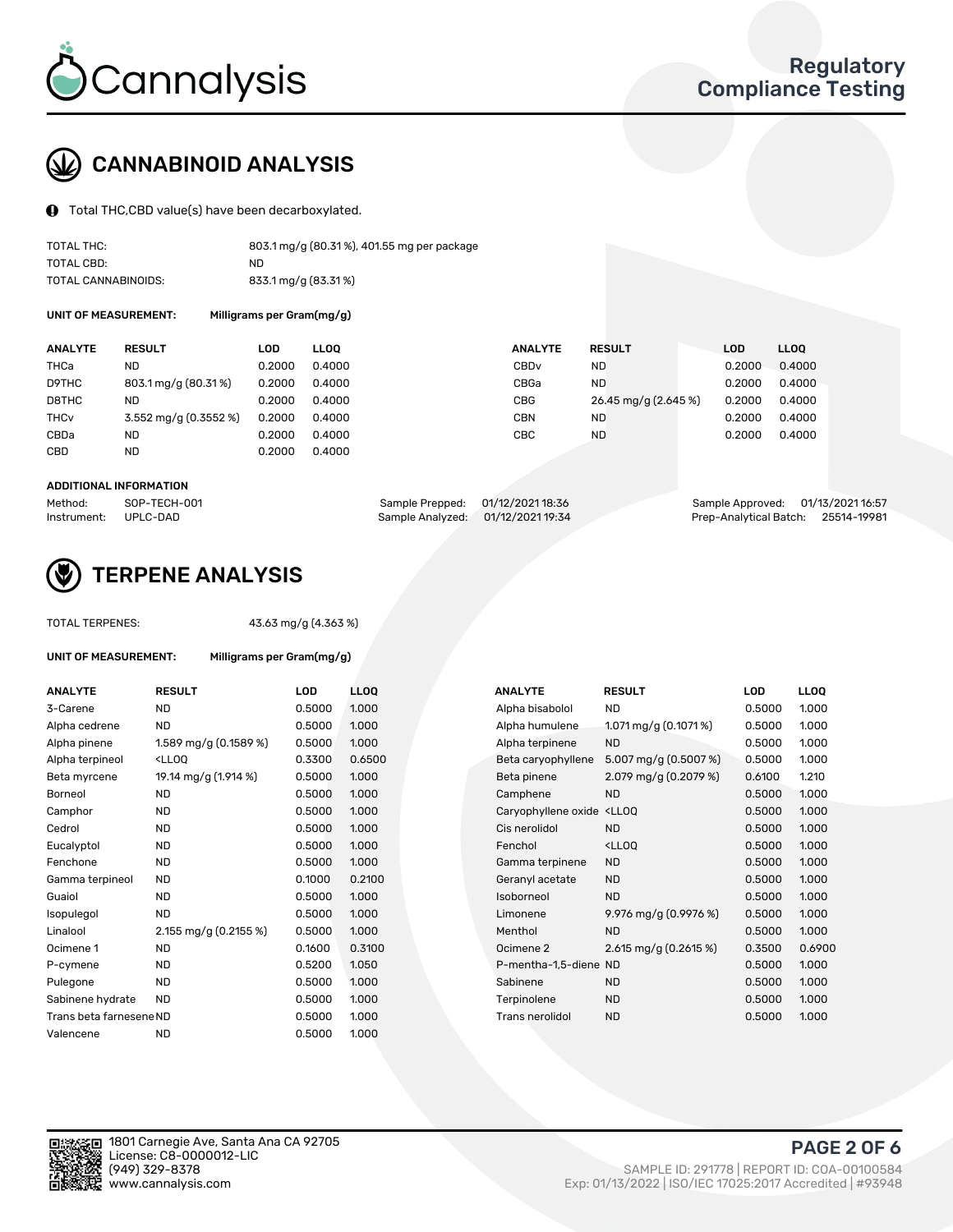

## Regulatory Compliance Testing

#### ADDITIONAL INFORMATION

Method: SOP-TECH-027 Sample Prepped: 01/12/2021 16:28 Sample Approved: 01/13/2021 14:07 Prep-Analytical Batch: 25507-19967



CHEMICAL RESIDUE ANALYSIS PASS

UNIT OF MEASUREMENT: Micrograms per Gram(ug/g)

| <b>ANALYTE</b>    | <b>RESULT</b> | LOD    | LLOQ   | <b>ACTION LEVEL</b> |      | <b>ANALYTE</b>      | <b>RESULT</b> | LOD    | <b>LLOQ</b> | <b>ACTION LEVEL</b> |      |
|-------------------|---------------|--------|--------|---------------------|------|---------------------|---------------|--------|-------------|---------------------|------|
| Abamectin         | <b>ND</b>     | 0.0200 | 0.0400 | 0.1000              | Pass | Acephate            | <b>ND</b>     | 0.0200 | 0.0400      | 0.1000              | Pass |
| Acequinocyl       | <b>ND</b>     | 0.0200 | 0.0400 | 0.1000              | Pass | Acetamiprid         | <b>ND</b>     | 0.0200 | 0.0400      | 0.1000              | Pass |
| Aldicarb          | <b>ND</b>     | 0.0200 | 0.0400 | 0.0                 | Pass | Azoxystrobin        | <b>ND</b>     | 0.0200 | 0.0400      | 0.1000              | Pass |
| Bifenazate        | <b>ND</b>     | 0.0200 | 0.0400 | 0.1000              | Pass | <b>Bifenthrin</b>   | <b>ND</b>     | 0.0200 | 0.0400      | 3.000               | Pass |
| <b>Boscalid</b>   | <b>ND</b>     | 0.0200 | 0.0400 | 0.1000              | Pass | Carbarvl            | <b>ND</b>     | 0.0200 | 0.0400      | 0.5000              | Pass |
| Carbofuran        | <b>ND</b>     | 0.0200 | 0.0400 | 0.0                 | Pass | Chlorantraniliprole | <b>ND</b>     | 0.0200 | 0.0400      | 10.00               | Pass |
| Clofentezine      | <b>ND</b>     | 0.0200 | 0.0400 | 0.1000              | Pass | Coumaphos           | <b>ND</b>     | 0.0200 | 0.0400      | 0.0                 | Pass |
| Cyfluthrin        | <b>ND</b>     | 0.4000 | 1.000  | 2.000               | Pass | Cypermethrin        | <b>ND</b>     | 0.4000 | 1.000       | 1.000               | Pass |
| Daminozide        | <b>ND</b>     | 0.0200 | 0.0400 | 0.0                 | Pass | Diazinon            | <b>ND</b>     | 0.0200 | 0.0400      | 0.1000              | Pass |
| <b>Dichlorvos</b> | <b>ND</b>     | 0.0200 | 0.0400 | 0.0                 | Pass | Dimethoate          | <b>ND</b>     | 0.0200 | 0.0400      | 0.0                 | Pass |
| Dimethomorph      | <b>ND</b>     | 0.0200 | 0.0400 | 2.000               | Pass | <b>Ethoprophos</b>  | <b>ND</b>     | 0.0200 | 0.0400      | 0.0                 | Pass |
| Etofenprox        | <b>ND</b>     | 0.0200 | 0.0400 | 0.0                 | Pass | Etoxazole           | <b>ND</b>     | 0.0200 | 0.0400      | 0.1000              | Pass |
| Fenhexamid        | <b>ND</b>     | 0.0200 | 0.0400 | 0.1000              | Pass | Fenoxycarb          | <b>ND</b>     | 0.0200 | 0.0400      | 0.0                 | Pass |
| Fenpyroximate     | <b>ND</b>     | 0.0200 | 0.0400 | 0.1000              | Pass | Fipronil            | <b>ND</b>     | 0.0400 | 0.1000      | 0.0                 | Pass |
| Flonicamid        | <b>ND</b>     | 0.0200 | 0.0400 | 0.1000              | Pass | Fludioxonil         | <b>ND</b>     | 0.0200 | 0.0400      | 0.1000              | Pass |
| Hexythiazox       | <b>ND</b>     | 0.0200 | 0.0400 | 0.1000              | Pass | Imazalil            | <b>ND</b>     | 0.0200 | 0.0400      | 0.0                 | Pass |
| Imidacloprid      | <b>ND</b>     | 0.0200 | 0.0400 | 5.000               | Pass | Kresoxim methyl     | <b>ND</b>     | 0.0200 | 0.0400      | 0.1000              | Pass |
| Malathion         | <b>ND</b>     | 0.0200 | 0.0400 | 0.5000              | Pass | Metalaxyl           | <b>ND</b>     | 0.0200 | 0.0400      | 2.000               | Pass |
| Methiocarb        | <b>ND</b>     | 0.0200 | 0.0400 | 0.0                 | Pass | Methomyl            | <b>ND</b>     | 0.0200 | 0.0400      | 1.000               | Pass |
| Mevinphos         | <b>ND</b>     | 0.0200 | 0.0400 | 0.0                 | Pass | Myclobutanil        | <b>ND</b>     | 0.0200 | 0.0400      | 0.1000              | Pass |
| Naled             | <b>ND</b>     | 0.0200 | 0.0400 | 0.1000              | Pass | Oxamyl              | <b>ND</b>     | 0.0200 | 0.0400      | 0.5000              | Pass |
| Paclobutrazol     | <b>ND</b>     | 0.0200 | 0.0400 | 0.0                 | Pass | Permethrins         | <b>ND</b>     | 0.0400 | 0.1000      | 0.5000              | Pass |
| Phosmet           | <b>ND</b>     | 0.0200 | 0.0400 | 0.1000              | Pass | Piperonyl butoxide  | <b>ND</b>     | 0.0200 | 0.0400      | 3.000               | Pass |
| Prallethrin       | <b>ND</b>     | 0.0200 | 0.0400 | 0.1000              | Pass | Propiconazole       | <b>ND</b>     | 0.0200 | 0.0400      | 0.1000              | Pass |
| Propoxur          | <b>ND</b>     | 0.0200 | 0.0400 | 0.0                 | Pass | Pyrethrins          | <b>ND</b>     | 0.0200 | 0.0400      | 0.5000              | Pass |
| Pyridaben         | <b>ND</b>     | 0.0200 | 0.0400 | 0.1000              | Pass | Spinetoram          | <b>ND</b>     | 0.0200 | 0.0400      | 0.1000              | Pass |
| Spinosad          | <b>ND</b>     | 0.0300 | 0.0700 | 0.1000              | Pass | Spiromesifen        | <b>ND</b>     | 0.0200 | 0.0400      | 0.1000              | Pass |
| Spirotetramat     | <b>ND</b>     | 0.0200 | 0.0400 | 0.1000              | Pass | Spiroxamine         | <b>ND</b>     | 0.0200 | 0.0400      | 0.0                 | Pass |
| Tebuconazole      | <b>ND</b>     | 0.0200 | 0.0400 | 0.1000              | Pass | Thiacloprid         | <b>ND</b>     | 0.0200 | 0.0400      | 0.0                 | Pass |
| Thiamethoxam      | <b>ND</b>     | 0.0200 | 0.0400 | 5.000               | Pass | Trifloxystrobin     | <b>ND</b>     | 0.0200 | 0.0400      | 0.1000              | Pass |

### ADDITIONAL INFORMATION

Method: SOP-TECH-002 Sample Prepped: 01/12/2021 16:02 Sample Approved: 01/13/2021 12:30 Prep-Analytical Batch: 25498-19965

PAGE 3 OF 6

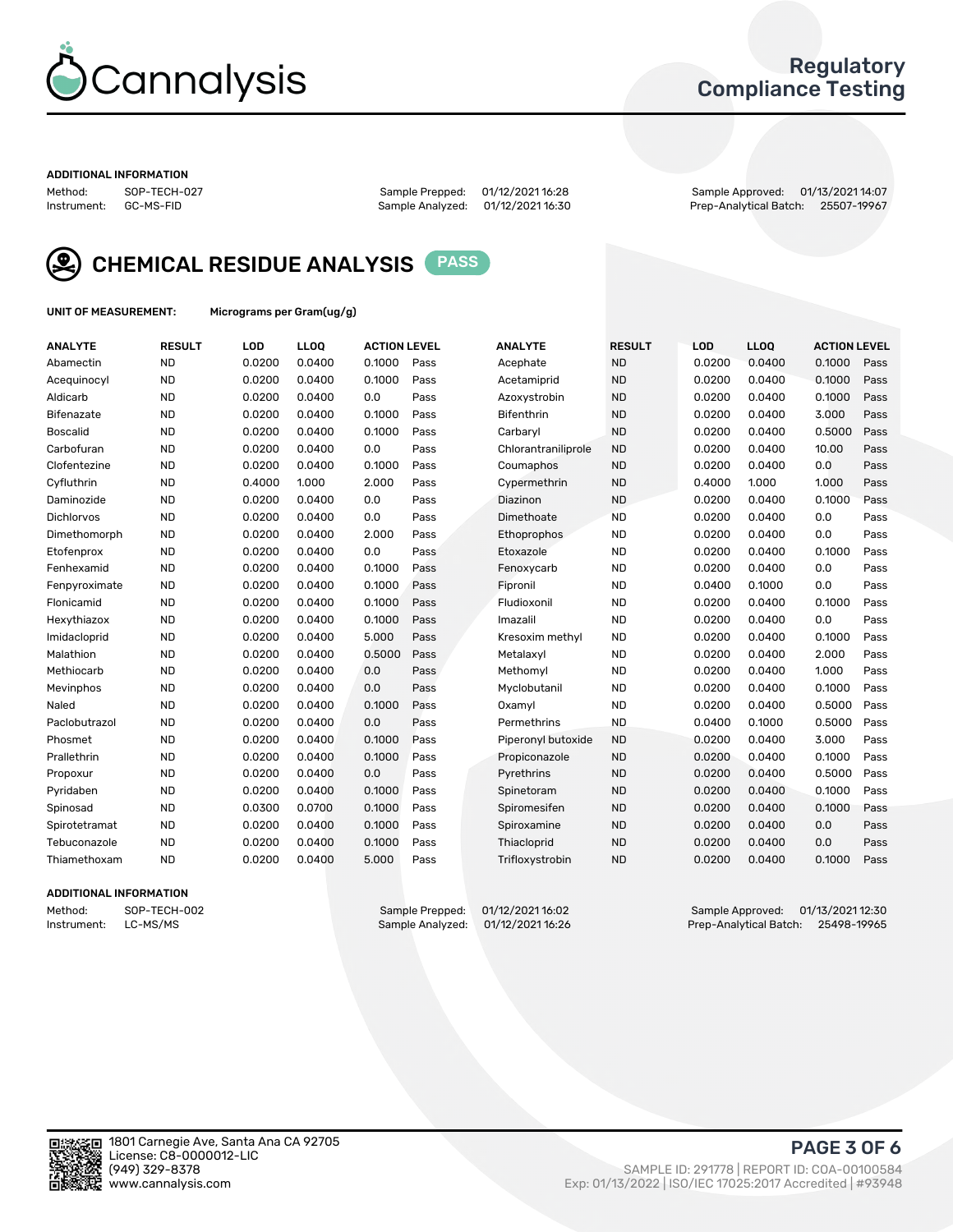

## CHEMICAL RESIDUE GC ANALYSIS PASS

| UNIT OF MEASUREMENT: | Micrograms per 0 |
|----------------------|------------------|
|                      |                  |

Gram(ug/g)

| <b>ANALYTE</b>         | <b>RESULT</b> | LOD    | <b>LLOO</b> | <b>ACTION LEVEL</b> |                  | <b>ANALYTE</b>   | <b>RESULT</b> | LOD              | <b>LLOO</b>            | <b>ACTION LEVEL</b> |      |
|------------------------|---------------|--------|-------------|---------------------|------------------|------------------|---------------|------------------|------------------------|---------------------|------|
| Captan                 | ND            | 0.1000 | 0.2000      | 0.7000              | Pass             | Chlordane        | <b>ND</b>     | 0.0109           | 0.0136                 | 0.0                 | Pass |
| Methyl parathion       | <b>ND</b>     | 0.0400 | 0.1000      | 0.0                 | Pass             | <b>PCNB</b>      | <b>ND</b>     | 0.0200           | 0.0400                 | 0.1000              | Pass |
| Chlorfenapyr           | <b>ND</b>     | 0.0800 | 0.1000      | 0.0                 | Pass             | Chlorpyrifos     | <b>ND</b>     | 0.0800           | 0.1000                 | 0.0                 | Pass |
|                        |               |        |             |                     |                  |                  |               |                  |                        |                     |      |
| ADDITIONAL INFORMATION |               |        |             |                     |                  |                  |               |                  |                        |                     |      |
| Method:                | SOP-TECH-010  |        |             |                     | Sample Prepped:  | 01/12/2021 16:02 |               | Sample Approved: |                        | 01/13/2021 13:13    |      |
| Instrument:            | GC-MS/MS      |        |             |                     | Sample Analyzed: | 01/12/2021 16:27 |               |                  | Prep-Analytical Batch: | 25499-19966         |      |

## RESIDUAL SOLVENT ANALYSIS PASS

UNIT OF MEASUREMENT: Micrograms per Gram(ug/g)

| <b>ANALYTE</b>       | <b>RESULT</b>                                                                                                                                                         | LOD    | <b>LLOO</b> | <b>ACTION LEVEL</b> |      | <b>ANALYTE</b>           | <b>RESULT</b>                                                               | LOD    | <b>LLOO</b> | <b>ACTION LEVEL</b> |      |
|----------------------|-----------------------------------------------------------------------------------------------------------------------------------------------------------------------|--------|-------------|---------------------|------|--------------------------|-----------------------------------------------------------------------------|--------|-------------|---------------------|------|
| Acetone              | <b>ND</b>                                                                                                                                                             | 5.000  | 250.0       | 5000                | Pass | Acetonitrile             | <b>ND</b>                                                                   | 5.000  | 50.00       | 410.0               | Pass |
| Benzene              | <b>ND</b>                                                                                                                                                             | 0.5000 | 1.000       | 1.000               | Pass | <b>Butane</b>            | <b>ND</b>                                                                   | 76.80  | 96.00       | 5000                | Pass |
| Chloroform           | <b>ND</b>                                                                                                                                                             | 0.5000 | 1.000       | 1.000               | Pass | Ethanol                  | <b>ND</b>                                                                   | 10.00  | 50.00       | 5000                | Pass |
| <b>Ethyl Acetate</b> | <b>ND</b>                                                                                                                                                             | 5.000  | 50.00       | 5000                | Pass | <b>Ethyl Ether</b>       | <b>ND</b>                                                                   | 25.00  | 50.00       | 5000                | Pass |
| Ethylene oxide       | <b>ND</b>                                                                                                                                                             | 0.5000 | 1.000       | 1.000               | Pass | Heptane                  | <b>ND</b>                                                                   | 1.000  | 5.000       | 5000                | Pass |
| Hexane               | <b>ND</b>                                                                                                                                                             | 0.5000 | 5.000       | 290.0               | Pass | <b>Isopropyl Alcohol</b> | <lloq< td=""><td>5.000</td><td>50.00</td><td>5000</td><td>Pass</td></lloq<> | 5.000  | 50.00       | 5000                | Pass |
| Methanol             | <b>ND</b>                                                                                                                                                             | 10.00  | 50.00       | 3000                | Pass | Methylene chloride       | <b>ND</b>                                                                   | 0.5000 | 1.000       | 1.000               | Pass |
| Pentane              | <b>ND</b>                                                                                                                                                             | 1.000  | 50.00       | 5000                | Pass | Propane                  | <b>ND</b>                                                                   | 16.00  | 20.00       | 5000                | Pass |
| Toluene              | <lloo< td=""><td>0.5000</td><td>1.000</td><td>890.0</td><td>Pass</td><td>Xvlenes</td><td><b>ND</b></td><td>6.000</td><td>100.0</td><td>2170</td><td>Pass</td></lloo<> | 0.5000 | 1.000       | 890.0               | Pass | Xvlenes                  | <b>ND</b>                                                                   | 6.000  | 100.0       | 2170                | Pass |
| Trichloroethylene    | <b>ND</b>                                                                                                                                                             | 0.2500 | 1.000       | 1.000               | Pass | 1.2-Dichloroethane       | <b>ND</b>                                                                   | 0.5000 | 1.000       | 1.000               | Pass |

#### ADDITIONAL INFORMATION

Method: SOP-TECH-021 Sample Prepped: 01/12/2021 14:46 Sample Approved: 01/13/2021 14:53<br>Instrument: HS-GC-MS/FID Sample Analyzed: 01/12/2021 14:46 Prep-Analytical Batch: 25495-19958

Prep-Analytical Batch: 25495-19958



UNIT OF MEASUREMENT: Cycle Threshold (Ct)

| <b>ANALYTE</b> | <b>RESULT</b>              | LOD   | <b>LLOO</b> |     | <b>ACTION LEVEL</b> | <b>ANALYTE</b>   | <b>RESULT</b> | <b>LOD</b> | <b>LLOO</b>            |                  | <b>ACTION LEVEL</b> |
|----------------|----------------------------|-------|-------------|-----|---------------------|------------------|---------------|------------|------------------------|------------------|---------------------|
| A.fumigatus    | <b>ND</b>                  | 33.00 | 0.0         | 0.0 | Pass                | A. flavus        | <b>ND</b>     | 33.00      | 0.0                    | 0.0              | Pass                |
| A. niger       | <b>ND</b>                  | 33.00 | 0.0         | 0.0 | Pass                | A. terreus       | <b>ND</b>     | 33.00      | 0.0                    | 0.0              | Pass                |
| <b>STEC</b>    | <b>ND</b>                  | 33.00 | 0.0         | 0.0 | Pass                | Salmonella spp   | <b>ND</b>     | 33.00      | 0.0                    | 0.0              | Pass                |
|                | ADDITIONAL INFORMATION     |       |             |     |                     |                  |               |            |                        |                  |                     |
| Method:        | SOP-TECH-016, SOP-TECH-022 |       |             |     | Sample Prepped:     | 01/13/2021 06:17 |               |            | Sample Approved:       | 01/13/2021 11:51 |                     |
| Instrument:    | aPCR                       |       |             |     | Sample Analyzed:    | 01/13/2021 06:18 |               |            | Prep-Analytical Batch: |                  | 25513-19982         |

(949) 329-8378 SAMPLE ID: 291778 | REPORT ID: COA-00100584 Exp: 01/13/2022 | ISO/IEC 17025:2017 Accredited | #93948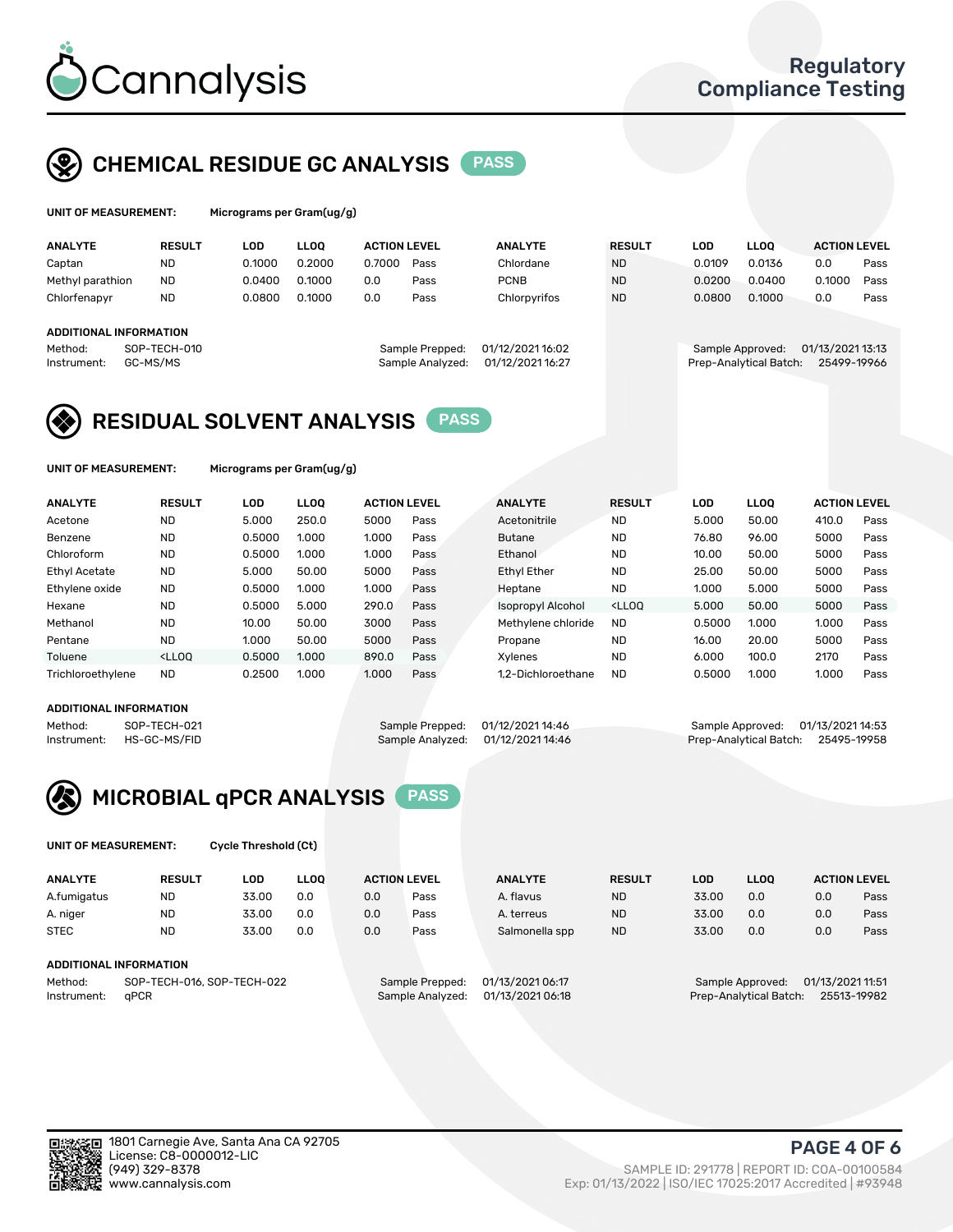

UNIT OF MEASUREMENT: Micrograms per Gram(ug/g)



| <b>ANALYTE</b>       | <b>RESULT</b>                                                                                                                                                       | <b>LOD</b>                     | LLOO   | <b>ACTION LEVEL</b> | <b>ANALYTE</b>   | <b>RESULT</b> | <b>LOD</b> | <b>LLOQ</b>            | <b>ACTION LEVEL</b> |  |  |  |  |  |
|----------------------|---------------------------------------------------------------------------------------------------------------------------------------------------------------------|--------------------------------|--------|---------------------|------------------|---------------|------------|------------------------|---------------------|--|--|--|--|--|
| Arsenic              | <b>ND</b>                                                                                                                                                           | 0.0200                         | 0.0500 | 0.2000<br>Pass      | Cadmium          | <b>ND</b>     | 0.0050     | 0.0500                 | 0.2000<br>Pass      |  |  |  |  |  |
| Lead                 | <lloo< th=""><th>0.0100</th><th>0.0500</th><th>0.5000<br/>Pass</th><th>Mercury</th><th><b>ND</b></th><th>0.0030</th><th>0.0500</th><th>0.1000<br/>Pass</th></lloo<> | 0.0100                         | 0.0500 | 0.5000<br>Pass      | Mercury          | <b>ND</b>     | 0.0030     | 0.0500                 | 0.1000<br>Pass      |  |  |  |  |  |
|                      |                                                                                                                                                                     |                                |        |                     |                  |               |            |                        |                     |  |  |  |  |  |
|                      | <b>ADDITIONAL INFORMATION</b>                                                                                                                                       |                                |        |                     |                  |               |            |                        |                     |  |  |  |  |  |
| Method:              | SOP-TECH-013                                                                                                                                                        |                                |        | Sample Prepped:     | 01/13/2021 11:00 |               |            | Sample Approved:       | 01/13/2021 17:11    |  |  |  |  |  |
| Instrument:          | ICP-MS                                                                                                                                                              |                                |        | Sample Analyzed:    | 01/13/2021 11:01 |               |            | Prep-Analytical Batch: | 25518-19988         |  |  |  |  |  |
|                      |                                                                                                                                                                     |                                |        |                     |                  |               |            |                        |                     |  |  |  |  |  |
|                      | <b>MYCOTOXINS ANALYSIS</b><br><b>PASS</b>                                                                                                                           |                                |        |                     |                  |               |            |                        |                     |  |  |  |  |  |
| UNIT OF MEASUREMENT: |                                                                                                                                                                     | Micrograms per Kilogram(ug/kg) |        |                     |                  |               |            |                        |                     |  |  |  |  |  |
| <b>ANALYTE</b>       | <b>RESULT</b>                                                                                                                                                       | <b>LOD</b>                     | LLOO   | <b>ACTION LEVEL</b> | <b>ANALYTE</b>   | <b>RESULT</b> | <b>LOD</b> | <b>LLOO</b>            | <b>ACTION LEVEL</b> |  |  |  |  |  |
| Aflatoxin B1         | <b>ND</b>                                                                                                                                                           | 1.000                          | 2.000  | N/A                 | Aflatoxin B2     | <b>ND</b>     | 2.000      | 5.000                  | N/A                 |  |  |  |  |  |

Aflatoxin G1 ND 2.000 5.000 N/A Aflatoxin G2 ND 2.000 5.000 N/A Total Aflatoxins ND 10.00 14.00 20.00 Pass Ochratoxin A ND 1.000 2.000 20.00 Pass

| ADDITIONAL INFORMATION |
|------------------------|
|                        |

Method: SOP-TECH-020 Sample Prepped: 01/12/2021 14:34 Sample Approved: 01/13/2021 13:51 Instrument: LC-MS/MS Sample Analyzed: 01/12/2021 14:35 Prep-Analytical Batch: 25493-19956

# FILTH & FOREIGN MATERIAL ANALYSIS PASS

UNIT OF MEASUREMENT: Filth and Foreign Matter (%, #/3g)

| <b>ANALYTE</b>         | <b>RESULT</b>                     | LOD | LLOO | <b>ACTION LEVEL</b> |                                     | <b>ANALYTE</b>                       | <b>RESULT</b> | LOD | <b>LLOO</b>                                | <b>ACTION LEVEL</b>             |      |
|------------------------|-----------------------------------|-----|------|---------------------|-------------------------------------|--------------------------------------|---------------|-----|--------------------------------------------|---------------------------------|------|
| IF RH ME               | <b>ND</b>                         | 0.0 | 0.0  | 1.000               | Pass                                | <b>IFM</b>                           | <b>ND</b>     | 0.0 | 0.0                                        | 25.00                           | Pass |
| Mold                   | <b>ND</b>                         | 0.0 | 0.0  | 25.00               | Pass                                | <b>SSCD</b>                          | <b>ND</b>     | 0.0 | 0.0                                        | 25.00                           | Pass |
| ADDITIONAL INFORMATION |                                   |     |      |                     |                                     |                                      |               |     |                                            |                                 |      |
| Method:<br>Instrument: | SOP-TECH-009<br>Visual Inspection |     |      |                     | Sample Prepped:<br>Sample Analyzed: | 01/12/2021 14:40<br>01/12/2021 14:43 |               |     | Sample Approved:<br>Prep-Analytical Batch: | 01/12/2021 14:48<br>25500-19957 |      |